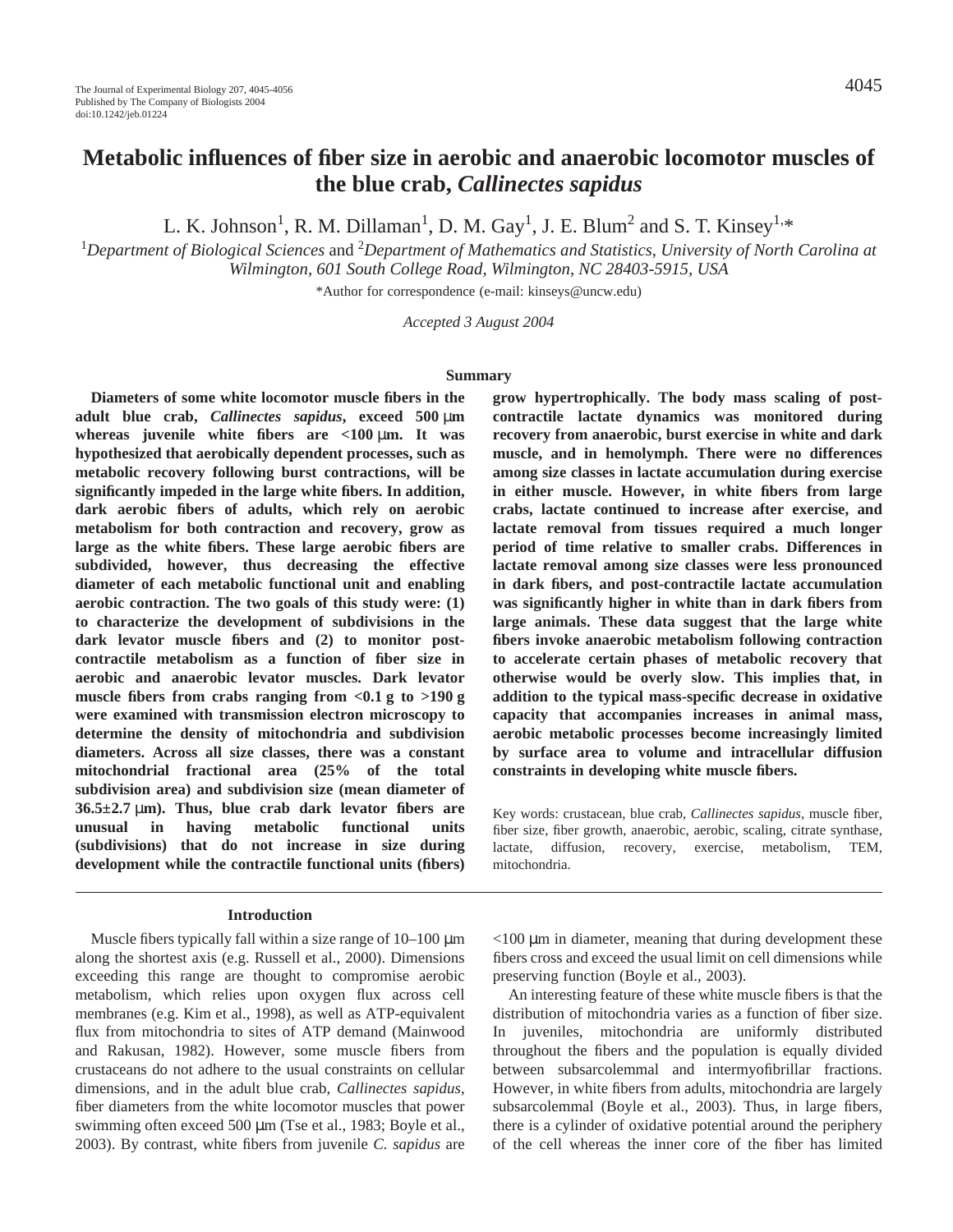aerobic capacity. This developmental redistribution of mitochondria dramatically increases intracellular diffusion distances between mitochondria in large fibers, more so than would be expected from increases in fiber diameter alone. Since contraction in these fibers is anaerobically powered and relies on endogenous fuels, large cell size should not impact this process. However, the small surface area to volume ratios (SA:V) and intracellular diffusion limitations associated with large fiber size would be expected to affect aerobic metabolism. This is consistent with observations that postcontractile recovery in muscle from adult *C. sapidus* is a very slow process (Milligan et al., 1989; Henry et al., 1994).

Burst contraction in crustacean muscles is similar to that in vertebrates, where intracellular phosphagen and glycogen stores are depleted and lactic acid accumulates (England and Baldwin, 1983; Booth and McMahon, 1985; Head and Baldwin, 1986; Milligan et al., 1989; Morris and Adamczewska, 2002). In crustaceans, there is an initial reliance on the hydrolysis of the phosphagen, arginine phosphate (AP), after which anaerobic glycogenolysis is recruited. Glycogenolytically powered contractions are slower than those powered by phosphagen hydrolysis (England and Baldwin, 1983; Head and Baldwin, 1986; Baldwin et al., 1999; Boyle et al., 2003), and lactate only accumulates during an extended series of anaerobic contractions, which are thought to be a normal part of the animal's behavior in the environment (Booth and McMahon, 1992).

In contrast to anaerobic contraction, the recovery from sustained exercise in crustaceans is quite different from the vertebrate paradigm. An early phase of recovery is a restoration of AP pools. This step of recovery is largely powered by anaerobic glycogenolysis (England and Baldwin, 1983; Head and Baldwin, 1986), which contrasts with the exclusively aerobic resynthesis of the vertebrate phosphagen, creatine phosphate (Kushmerick, 1983; Meyer, 1988; Curtin et al., 1997). Thus, in crustaceans, most glycogen depletion and lactate accumulation occurs after contraction (England and Baldwin, 1983; Head and Baldwin, 1986; Kamp, 1989; Henry et al., 1994; Morris and Adamczewska, 2002; Boyle et al., 2003). The reasons for this post-contractile lactate accumulation in crustacean muscle are not known. However, it may be a mechanism for accelerating certain phases of the recovery process to facilitate additional high-force contractions, since exclusive reliance on aerobic metabolism would be expected to result in an extremely slow recovery in very large fibers (Boyle et al., 2003). Therefore, in crustaceans, anaerobic metabolism would be expected to contribute to postcontractile recovery more in large fibers than in small fibers.

Despite reliance upon anaerobic metabolism to power specific recovery processes, complete recovery ultimately must depend on aerobic pathways. The aerobic phase of recovery is dependent upon oxygen flux across the sarcolemma, which is influenced by SA:V, and diffusive flux of ATP-equivalents from the mitochondria at the fiber periphery to points of utilization in the fiber core (Boyle et al., 2003). The phosphoryl transfer from ATP to arginine, forming AP, is catalyzed by

arginine kinase (AK), which functions near equilibrium in crustacean muscle (Ellington, 2001; Holt and Kinsey, 2002). Since the ATP-equivalent diffusive flux is carried almost exclusively by AP, aerobic processes are dependent on the rate of AP diffusive flux (Meyer et al., 1984; Ellington and Kinsey, 1998; Kinsey and Moerland, 2002), which is strongly hindered by structural barriers in crustacean muscle (Kinsey et al., 1999; Kinsey and Moerland, 2002; Fig. 1). The scope of diffusion limitation can be appreciated by examining the time required for intracellular metabolite diffusion in muscle. In juvenile blue crabs, diffusion of AP across a muscle fiber takes place in several seconds, whereas in adults the time required for diffusion across a fiber can exceed 20 min (Kinsey and Moerland, 2002). It is therefore expected that SA:V and diffusion limitations will increasingly constrain the rate of aerobic post-exercise recovery as animals become larger.

In addition to white locomotor muscles, *C. sapidus* also have smaller bundles of mitochondria-rich, dark fibers that power aerobic swimming (Tse et al., 1983), and these fibers must also maintain contractile function over a 3000-fold increase in body mass during post-metamorphic development. There are two general mechanisms by which an organism can increase its muscle mass during post-embryonic growth (reviewed in Rowlerson and Veggetti, 2001). New muscle fibers can develop through hyperplasia, as seen in cephalopods (e.g. Pecl and Moltschaniwskyj, 1997), or existing fibers can increase in diameter through hypertrophy, as seen in fishes (e.g. Weatherly and Gill, 1985) and crustaceans (Bittner and Traut, 1978). Whereas the large developmental increase in body mass in *C. sapidus* causes white locomotor muscle fibers to become giant (Boyle et al., 2003), the aerobic function of the dark muscle fibers necessitates that they remain small. *C. sapidus* appear to have resolved the conflicting demands for hypertrophic development and aerobic contraction by subdividing the dark fibers into smaller functional units (Tse et al., 1983). While the development of white locomotor fibers has been previously described by Boyle et al. (2003), the ontogenetic development of the aerobic fibers has not been addressed. For instance, it is unclear whether a constant number of aerobic subdivisions is present in fibers from all size classes, including the smallest fibers from juvenile animals where diffusion would not be expected to limit aerobic processes, or whether subdivisions form throughout development and function to maintain a constant, small size of each aerobic functional unit.

The objectives of the present study were (1) to characterize the post-metamorphic developmental pattern of subdivision formation in the dark levator swimming muscle, which constitutes a giant fiber system that has undergone selection for aerobic function, and (2) to assess the reliance on anaerobic metabolism of white and dark fibers during post-contractile recovery. We investigated mitochondrial content, the scaling of aerobic enzyme activity, and subdivision formation in fibers of the dark levator muscle during post-metamorphic growth in *C. sapidus*. In addition, lactate levels following fatiguing exercise were monitored in white and dark levator muscle tissues as well as in hemolymph as a function of animal size.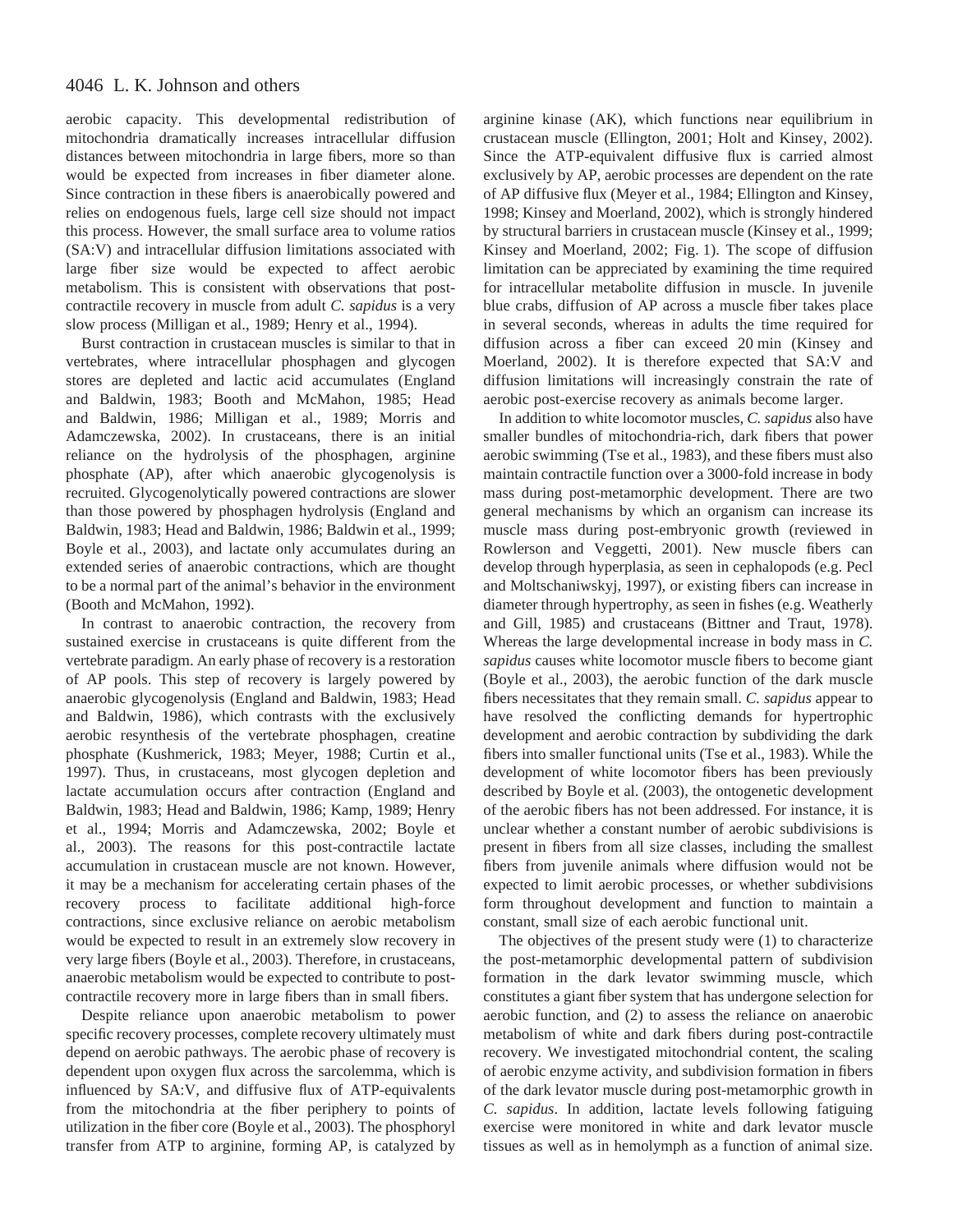

Fig. 1. Arginine kinase (AK) mediates ATP-equivalent flux in crustacean muscle. Diffusive flux of arginine phosphate (AP) occurs over short distances in small white fibers of juvenile crabs (A) but, as the fibers grow, diffusive flux must occur across hundreds of microns (B). Consequently, there is expected to be a reduction in rates of aerobic processes, such as aerobic recovery following exercise, as fiber size increases during development. In large fibers of adult crustaceans anaerobic glycogenolysis occurs following contraction, presumably to speed up phases of the recovery process.

We hypothesized that (1) dark fibers would grow hypertrophically, but subdivisions would form throughout development to maintain a constant, small effective diameter, (2) post-contractile lactate accumulation would be greater and removal would be slower in white fibers from large crabs than from small crabs, and (3) post-contractile lactate accumulation would not occur in dark levator muscle due to the absence of SA:V and intracellular diffusive limitations in the small, subdivided fibers.

## **Materials and methods**

### *Animals*

Juvenile crabs (*Callinectes sapidus* Rathbun) were collected from April to November 2003 by sweep netting in the basin of the Cape Fear River, NC, USA (salinity range 0–15‰), and adult crabs were purchased from April to December 2003 from local seafood vendors (Wilmington, NC, USA). All crabs were transported to UNCW, where they were placed in aerated, full-strength seawater (35‰) no more than two hours after acquisition and acclimated for at least one week before the experiments. Crabs were maintained on a 12 h:12 h light:dark cycle and fed frozen shrimp or dried food pellets three times per week. Only intermolt crabs were used, as determined by the rigidity of the carapace, the presence of the membranous layer of the carapace and the absence of soft cuticle forming beneath the old exoskeleton (Roer and Dillaman, 1984).

# *Transmission electron microscopy*

To characterize the developmental pattern of the dark levator muscle, the diameters of the fiber subdivisions and their corresponding mitochondrial fractional areas were measured with transmission electron microscopy (TEM). Twelve crabs ranging in body mass from  $< 0.1$  g to  $>190$  g were divided into four size classes referred to as very small, small, medium and large (Table 1). Crabs were sacrificed by removing the dorsal carapace. The dark levator muscles (Cochran, 1935; White and Spirito, 1973; Tse et al., 1983) were exposed by removal of the reproductive and digestive organs, gills and portions of the

Table 1. *Size classes of crabs used in this study are based on body mass and white levator muscle fiber diameter data from Boyle et al. (2003)*

| Size class | TEM |                    |                          | Citrate synthase activity |                 |                          | Lactate production and removal |                        |                          |
|------------|-----|--------------------|--------------------------|---------------------------|-----------------|--------------------------|--------------------------------|------------------------|--------------------------|
|            | N   | Body<br>mass(g)    | Body<br>mass range $(g)$ | Ν                         | Body<br>mass(g) | Body mass<br>range $(g)$ | N                              | <b>Body</b><br>mass(g) | Body mass<br>range $(g)$ |
| Very Small |     | $0.119 \pm 0.0131$ | $0.0957 - 0.1411$        |                           |                 |                          |                                |                        |                          |
| Small      |     | $1.12 + 0.128$     | $0.90 - 1.34$            | 6                         | .40 $\pm$ 0.260 | $0.800 - 2.30$           | 78                             | $1.29 + 0.060$         | $0.40 - 2.30$            |
| Medium     |     | $11.0 + 3.38$      | $5.2 - 16.9$             |                           | $9.64 \pm 1.55$ | $4.60 - 14.8$            | 59                             | $13.25 \pm 3.90$       | $3.70 - 23.1$            |
| Large      |     | $181.6 \pm 6.13$   | $171.1 - 192.5$          | 10                        | $94.0 + 23.6$   | $27.3 - 229.7$           | 74                             | $227.7 \pm 6.86$       | 130.6–310.4              |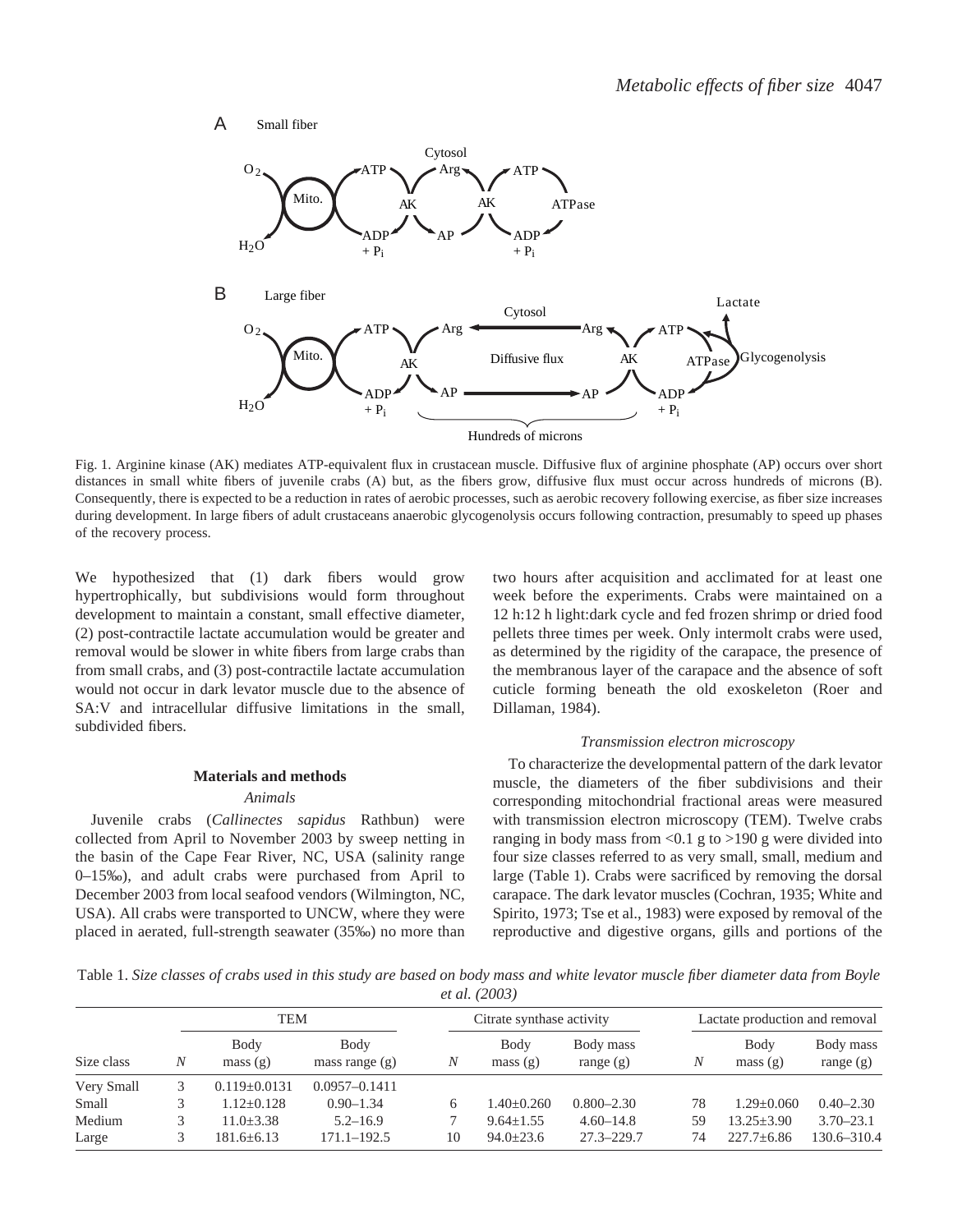endoskeleton and mechanically isolated from surrounding tissue. Resting length of the muscle was measured from its origin on the median plate to the insertion at the heavy tendon, while the fifth periopod (swimming leg) was positioned as far anterodorsally as possible. A small bundle of dark levator fibers was teased apart with a glass probe, tied off with 6-0 surgical silk and then excised from the animal. Due to the heterogeneity of the fiber composition in dark levator muscle, care was taken to isolate only the core of the tissue, which is comprised of aerobic fibers (Tse et al., 1983). The fiber bundle was placed at resting length in a primary fixative consisting of 1% glutaraldehyde and 4% paraformaldehyde in 0.063 mol  $l^{-1}$ Sörenson's phosphate buffer, pH 7.38 (Egginton and Sidell, 1984; Preshnell and Schriebman, 1997). The osmolarity of the fixative and all corresponding buffer rinses was adjusted by the addition of 10% sucrose and a trace amount of  $CaCl<sub>2</sub>$  to prevent a change in cell volume. Tissues were held in primary fixative for a minimum of 24 h at room temperature and then rinsed for 15 min in Sörenson's phosphate buffer. This process was followed by a secondary fixation in 1% osmium tetraoxide in Sörenson's phosphate buffer. Samples were then dehydrated with an ascending series (50%, 70%, 95%, 100%, 100%) of ethanol and embedded in Spurr's epoxy resin (Spurr, 1969; Electron Microscopy Sciences, Hatfield, PA, USA). Samples were sectioned at 90 nm with a diamond knife on a Reichert Ultracut E (Vienna, AT, USA) and collected using a systematic random sampling method (Howard and Reed, 1998) to ensure complete representation of the mitochondrial distribution throughout the muscle. Five sections were collected from a random starting point, and then a distance of 500 nm was skipped before collecting another five sections. This process was repeated until  $5 \mu m$  of tissue was sectioned. Five sections were mounted on each Formvar-coated (0.25% Formvar in ethylene dichloride) high-transmission copper grid and were stained with 2% uranyl acetate in 50% ethyl alcohol and with Reynolds' lead citrate (Reynolds, 1963). Sections were examined with a Philips CM-12 TEM (Hillsboro, OR, USA) operated at 60 kV. One section per grid was randomly chosen, and a montage of photographs was generated from a  $100 \mu m^2$ region of dark fibers at  $3600\times$  using a  $3\frac{1}{4}$  $\times$ 4 $\degree$  plate camera. Montage photographs were obtained from five sections per animal to yield 60 total micrographs used for mitochondrial fractional area and fiber subdivision diameter analysis; this was to account for intra- *vs* inter-individual variation. Negatives were developed and then digitized using a Microtek Scanmaker 4 (Carson, CA, USA) negative scanner.

Adobe Photoshop (version 7.0) was used to align individual images to form a montage. Subsequently, the margins of mitochondria were traced and filled to form polygons. Fibers were likewise traced and filled to form polygons. Areas and diameters of these polygons were then generated using Image Pro Plus (version 4.1.0.9; Media Cybernetics; San Diego, CA, USA). For each animal, fractional areas were calculated by dividing the mitochondrial area summed over all five micrographs for that animal by the total subdivision area summed over all five micrographs for each animal.

# *Citrate synthase activity*

Citrate synthase (CS) activity measurements were used as a measure of aerobic capacity and were examined as a function of animal size in dark levator muscle. The scaling of white levator CS activity with body mass was measured previously by Boyle et al. (2003). Dark levator muscle tissues were excised from 23 crabs ranging in body mass from  $\langle 1$  g to  $>$ 200 g (Table 1). Tissues were homogenized with a PowerGen (Fisher, Hampton, NH, USA) homogenizer in 5–20 volumes of extraction buffer  $(50 \text{ mmol } l^{-1}$  Tris, 1 mmol  $l^{-1}$  EDTA, 2 mmol  $l^{-1}$  MgCl<sub>2</sub>, 2 mmol  $l^{-1}$  dithiothreitol, pH 7.6) and sonicated with a sonic dismembranator 60 (Fisher) on ice at 6·W using four bursts of 5·s each. Samples were centrifuged at 16 000  $\boldsymbol{g}$  for 20 min, and the supernatants were stored at  $-80^{\circ}$ C until further analysis.

Citrate synthase activities were spectrophotometrically assayed at 25°C using the methods of Walsh and Henry (1990). The supernatant was combined with 1 mmol  $l^{-1}$  5,5-dithio-bis (2-nitrobenzioc acid), 0.3 mmol  $l^{-1}$  acetylcoenzyme A and water in a 0.5 ml cuvette for a baseline absorbance reading at 412 nm on an Ultrospec 4000 spectrophotometer (Amersham Pharmacia Biotech, Buckinghamshire, UK) until the absorbance stabilized. The reaction was initiated by the addition of 0.5 mmol  $l^{-1}$  oxaloacetate, and the enzyme activity  $(\text{µmol min}^{-1} \text{ g}^{-1})$  was calculated using the slope of the absorbance change immediately following the addition of oxaloacetate.

#### In vivo *fatigue*

To determine the ontogenetic reliance on anaerobic metabolism in white and dark levator fibers during postcontractile recovery, burst contractile activity comparable with that during an escape response was elicited by stimulating the thoracic ring ganglia (Boyle et al., 2003). Only the three largest size classes of crab (Table 1) were used for these experiments due to the difficulty of obtaining sufficient quantities of tissue for metabolite extractions in the very small animals. The size classes used were defined based on the relationship between animal mass and white levator fiber size, where the mean diameters ( $\mu$ m) of the fibers were 133.3 $\pm$ 1.9, 226.0 $\pm$ 4.2 and 462.4±22.0 for small, medium and large animals, respectively (Boyle et al., 2003).

Crabs were removed from aquaria and suspended in the air with a clamp such that the swimming leg motion was unrestricted. Wire electrodes were placed in two small holes drilled into the mesobranchial region of the dorsal carapace, and a Grass Instruments SD9 physiological stimulator (Astro-Med, Inc., West Warwick, RI, USA) was used to elicit contractile responses (80 Hz, 200 ms duration at  $10 \text{ V cm}^{-1}$ ) between electrodes). A single 200 ms pulse would induce a series of burst swimming contractions that typically lasted from 2 to 20 s. Stimulations were repeated once every minute until the animal was fatigued, determined by minimal response to stimulation. Following exercise, crabs were immediately placed in aerated aquaria, provided with food and allowed to recover for one of eight time periods (1, 10, 60, 90, 120, 240,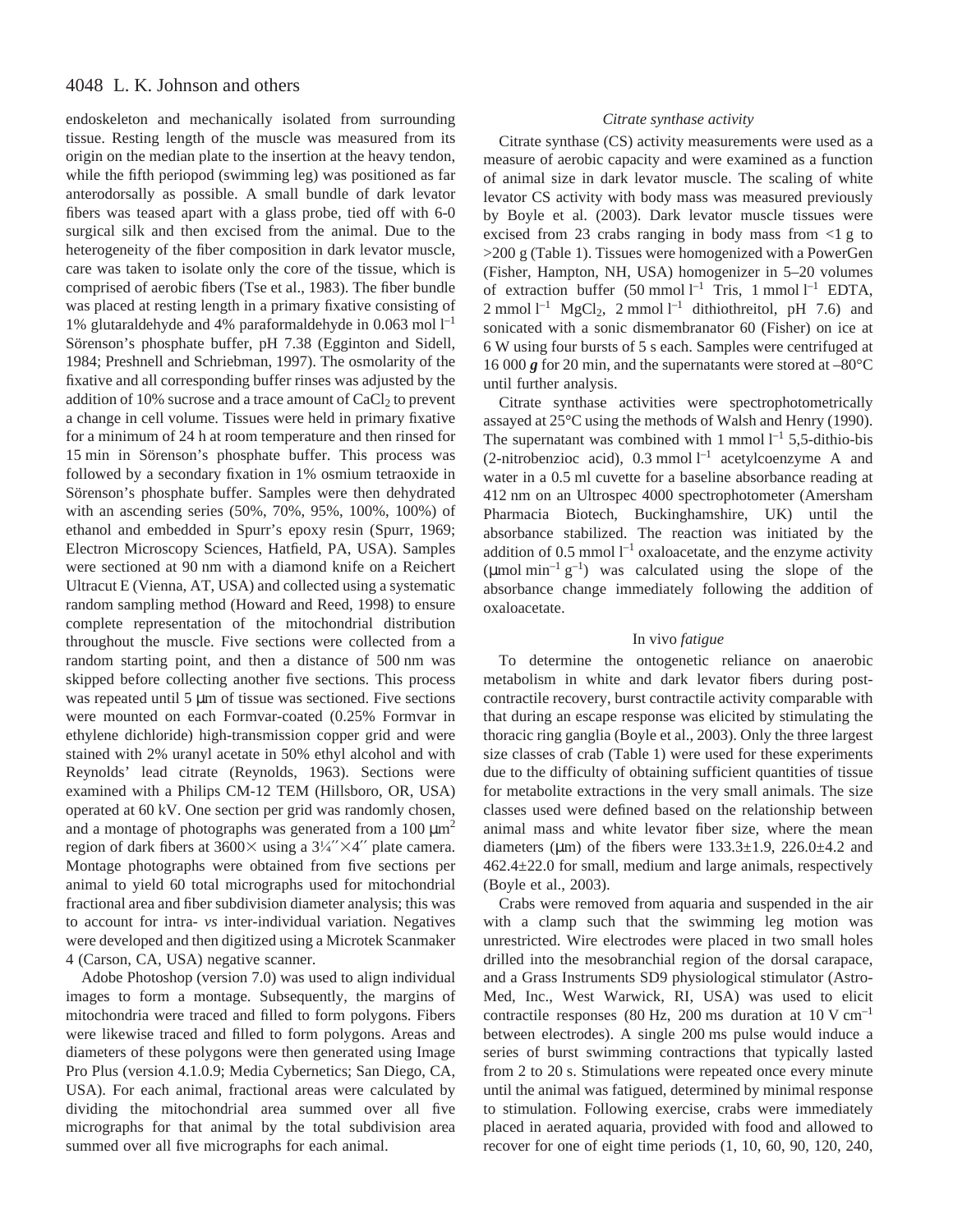360, 480 min following exercise). Due to the expected longer recovery period for large crabs (Henry et al., 1994; Boyle et al., 2003), this group was allowed to recover for 720 min following exercise, and recovery at 90 min was not examined. At least five animals per size class were not exercised. These animals were weighed and measured and then allowed to rest overnight before the tissue collection. A minimum of four crabs were used per time point, and the mean *N* value for all time points was 6.8.

Immediately before sacrifice, hemolymph was collected with a syringe from the arthrodial membrane at the base of the swimming leg and frozen in liquid nitrogen. The crabs were sacrificed by removing the dorsal carapace. White and dark levator muscle tissues were quickly dissected as previously described, and samples were excised, freeze-clamped in liquid nitrogen and stored at –80°C until further analysis.

#### *L-lactate assays*

Frozen tissue samples  $(0.05-0.2 \text{ g})$  were homogenized in 9–29 volumes of chilled 7% perchloric acid, sonicated on ice at 6 W using four bursts of 5 s each, then centrifuged at  $4^{\circ}C$ at  $16000g$  for 20 min. The supernatants were neutralized using 3 mol  $l^{-1}$  KCO<sub>3</sub><sup>-</sup> in 50 mmol  $l^{-1}$  PIPES and centrifuged at  $4^{\circ}$ C at 16 000  $g$  for 20 min. The resulting supernatants were stored at –80°C.

The concentration of L-lactate in white levator, dark levator and hemolymph was spectrophotometrically assayed following the procedures of Lowry and Passonneau (1972) as modified by Kinsey and Ellington (1996). A buffer containing 300 mmol  $l^{-1}$  hydrazine hydrate, 12 mmol  $l^{-1}$  EDTA and 4 mmol  $l^{-1}$  NAD<sup>+</sup> at pH 9.0 was mixed with the supernatant in a 0.5 ml cuvette and read at 340 nm on an Ultraspec 4000 (Pharmacia) to obtain a baseline absorbance value. The reaction was initiated by the addition of 18.5 units of L-lactate dehydrogenase, and the change in absorbance was measured. The concentration in the sample was calculated assuming that 1 g of white and dark levator muscle tissue has 0.75 ml of intracellular water (Milligan et al., 1989).

#### *Statistical analysis*

Levene's test was used to test for heteroscedascity. One-way analysis of variance (ANOVA) was used to test for the main effects of animal size class on fiber subdivision diameter, mitochondrial fractional area, citrate synthase activity and lactate concentration at rest, immediately following contraction and 60 min post-contraction. Where significant size effects were detected, Tukey's HSD test was used to make pairwise comparisons among the means from animal size classes. Two-way ANOVA was used to analyze the postcontractile lactate concentrations (10 min post-contraction and beyond) for the interaction between animal size class and recovery time for each tissue type. All statistical tests were analyzed with JMP software version 7.0.2 (SAS Institute; Cary, NC, USA) or SAS software version 8.02. Results were considered significant if *P*<0.05. The linear regression of CS activity data and the area under the lactate recovery curve were calculated using Sigma Plot software version 8.02 (SPSS Inc., Chicago, IL, USA). Standard errors for the post-contractile lactate recovery curve integrals were calculated from 200 bootstrap samples using six values per time point. Data are represented as means ± S.E.M. throughout.

# **Results**

### *Subdivision diameters and mitochondrial fractional area*

The dark levator aerobic fibers were identified from surrounding white and intermediate fibers based on dense concentrations of mitochondria and the presence of smaller fiber subunits. Individual aerobic fibers in the dark levator were identified by the presence of a surrounding membrane and relatively large gaps separating fibers. The subdivisions found within the fiber were identified by the presence of a surrounding membrane and a very minimal gap separating the subdivisions. Hemocytes were frequently observed in regions surrounding the whole fiber as well as between subdivisions (Fig. 2). This implies that the subdivisions are highly perfused with hemolymph, which is consistent with being an aerobic muscle.

Neither the diameters of the dark levator muscle aerobic fiber subdivisions (*F*=0.25, d.f.=3, *P*=0.86, *N*=60) nor the mitochondrial fractional areas of the subdivisions (*F*=0.065, d.f.=3, *P*=0.98, *N*=60) changed during development  $(Figs 3, 4)$ . The mean diameter of the subdivisions across all size classes was  $35.6\pm2.7 \,\mu m$ , which is well within the range of cellular dimensions typical of aerobic fibers from other animals. Although the mean diameter of the dark levator fiber subdivisions did not change, the total number of subdivisions did increase throughout development. For example, the fibers from the very small size class have no subdivisions while



Fig. 2. Hemocyte  $(H)$  in the vascular space  $(V)$  between subdivisions. Note the basal lamina (arrowhead) at the surface of the subdivision membrane (arrow) as well as a cross section of myofibrils (f) and numerous mitochondria (m). Hemocytes were frequently found in the vascular spaces between subdivisions, indicating that this tissue is highly perfused with hemolymph. Scale bar, 10  $\mu$ m.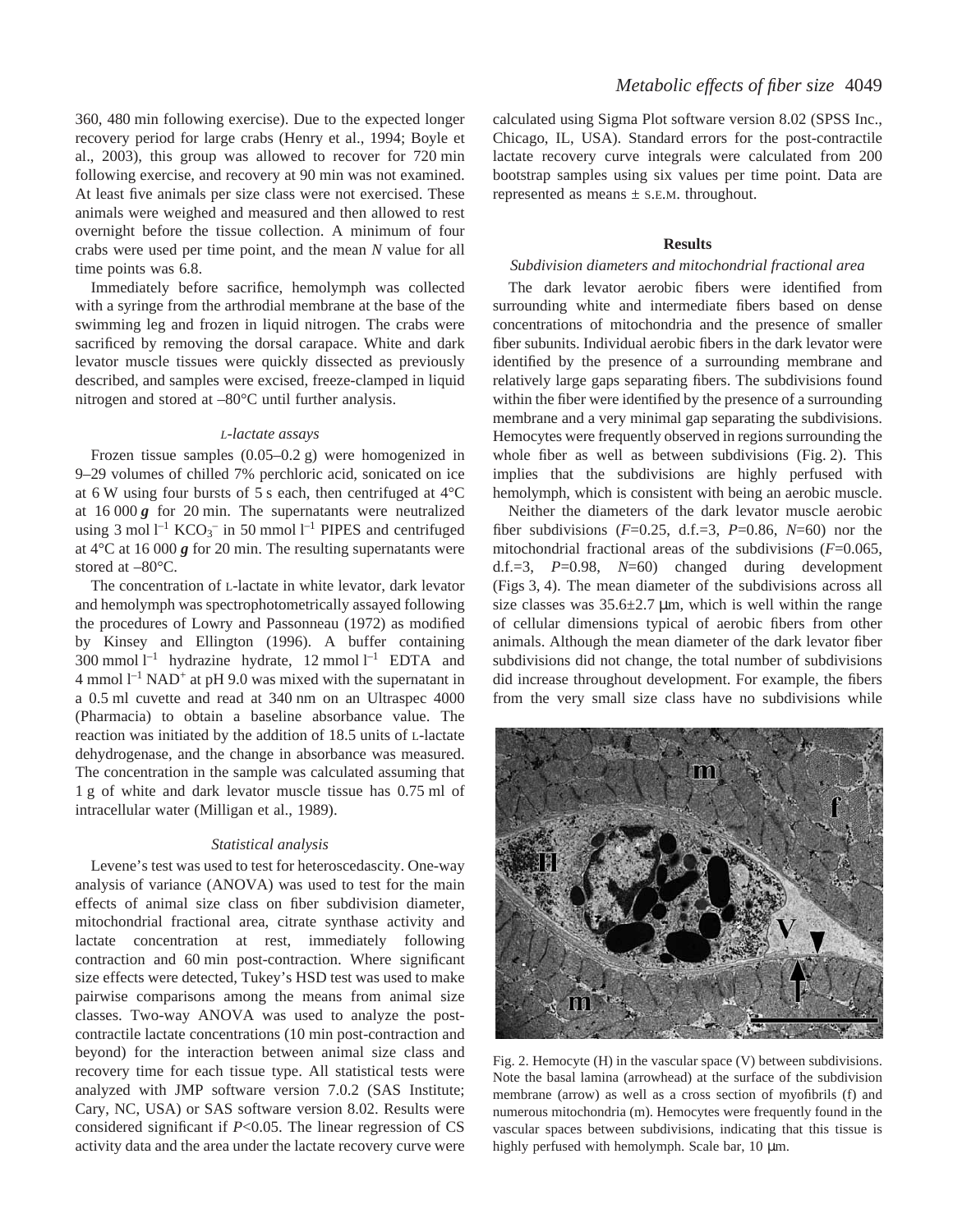subdivisions do exist in the fibers of the small, medium and large size classes (Fig. 3). The mitochondria were distributed almost exclusively around the periphery of these aerobic fiber subdivisions, and they represented between 20 and 30% of the total area of each subdivision (Fig. 4).

# *Citrate synthase activity*

CS activity in dark levator muscle scaled negatively with

increasing body mass (Fig. 5A). CS activity levels were higher in dark levator than in white levator, as expected from the difference in function of these muscles. A line was fitted to the data according to the scaling relationship: CS activity= $a \times M^b$ , where  $M$  is animal mass, a is a constant and  $b$  is the scaling exponent (Schmidt-Nielsen, 1984). When grouped by animal size class, there was a significant effect of size on CS activity (*F*=14.6, d.f.=2, *P*<0.001, *N*=23), and mean CS activity in dark



Fig. 3. Dark levator muscle fiber subdivision development. TEM of fiber subdivisions from (A) very small, (B) small, (C) medium and (D) large crabs is shown in the left panels. The middle panels show highlighted mitochondria from the subdivisions, and the panels on the right show highlighted subdivisions found in the micrographs in the left panels. Scale bars, 10 µm.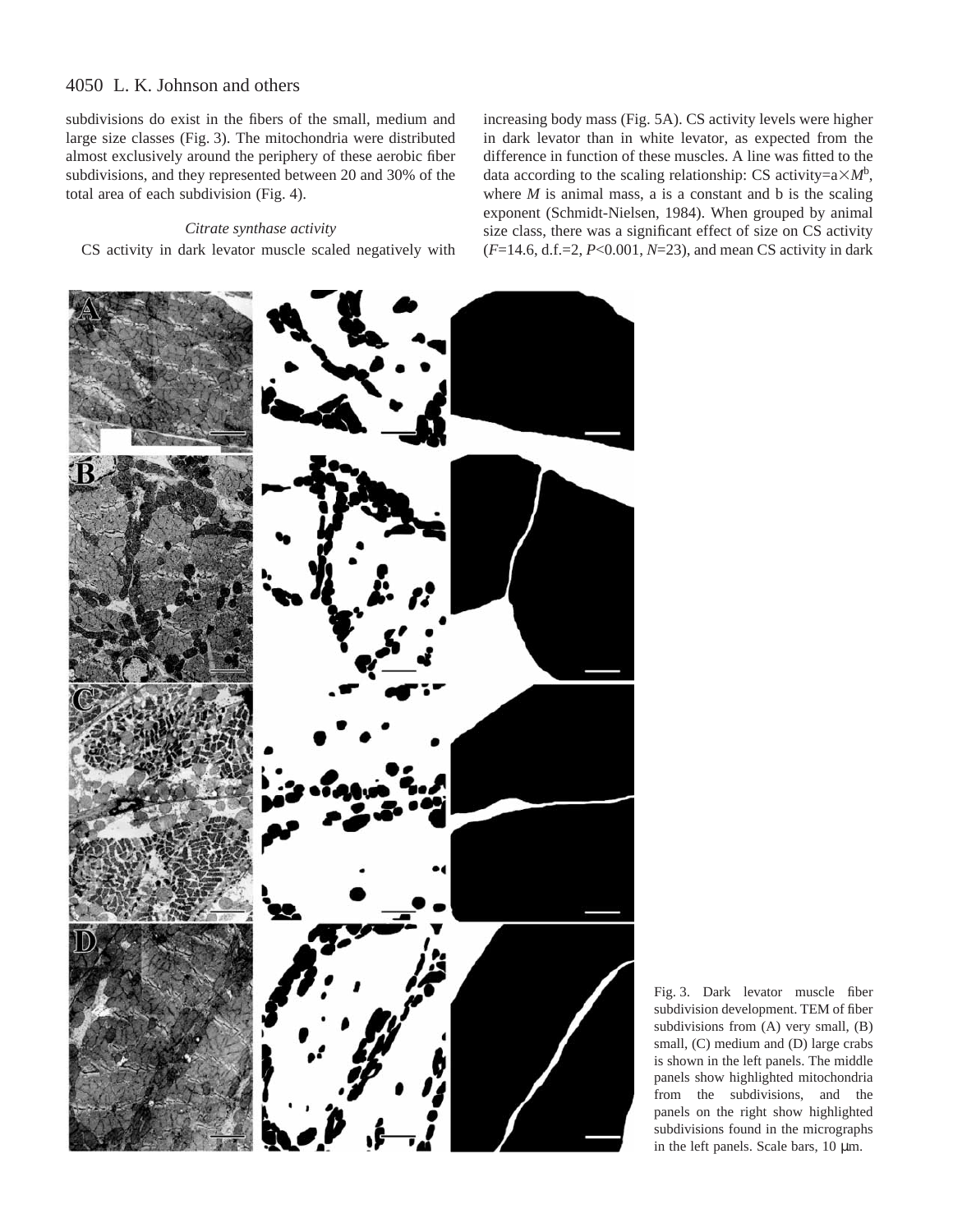

Fig. 4. Mean mitochondrial fractional areas (open bars; left *y*-axis) and mean fiber subdivision diameters (filled bars; right *y*-axis) of the dark levator muscle fibers for each animal size class.



muscle from large animal size class was less than half of the activity in muscle from the small size class.

### *Lactate production and removal*

The lactate concentration values were  $log_{10}$ -transformed to achieve homogeneous variance. One-way ANOVA was used to test for a significant effect of animal size class on each of the tissue types for [lactate] at rest, immediately following exercise and 60 min post-exercise. Resting lactate concentrations were not significantly different among animal size classes for white levator (*F*=2.0, d.f.=2, *P*=0.16, *N*=24; Fig.·6A), dark levator (*F*=3.31, d.f.=2, *P*=0.054, *N*=27; Fig.·6B) or hemolymph (*F*=1.02, d.f.=2, *P*=0.37, *N*=30; Fig. 7C). All size classes of crab responded similarly to stimulations, although smaller crabs tended to have contractile bursts that were of a higher frequency but shorter duration than large crabs. However, immediately following exercise there were no differences among size classes in the amount of lactate



Fig. 5. Mass-specific scaling of citrate synthase (CS) activity per gram of dark levator muscle (filled circles) and white levator (open circles; white levator data from Boyle et al., 2003). (A) The linear regression fit to the dark levator muscle data is the log of the scaling equation CS activity= $25.75M^{-0.19}$  ( $r^2 = 0.45$ ; *M* is body mass) and in white levator muscle CS activity=5.0*M*<sup>-0.09</sup> ( $r^2$ =0.39). (B) Mean CS activity grouped by size class. Note the greater fractional differences between size classes in the dark levator muscle than in the white levator muscle. An asterisk indicates that CS activity for that group is significantly different (*P*<0.05) from the other two groups.

Fig. 6. Lactate concentrations at rest, immediately after exercise and 60 min after exercise in  $(A)$  white levator and  $(B)$  dark levator muscles. Note that resting lactate values and those immediately after exercise are not significantly different among the size classes. At 60 min, lactate begins to decrease in both tissues from small and medium crabs, while it remains elevated in large dark and white levator muscles. An asterisk indicates that lactate concentrations for that animal size class were significantly different (*P*<0.05) from the other two size classes (see text for details).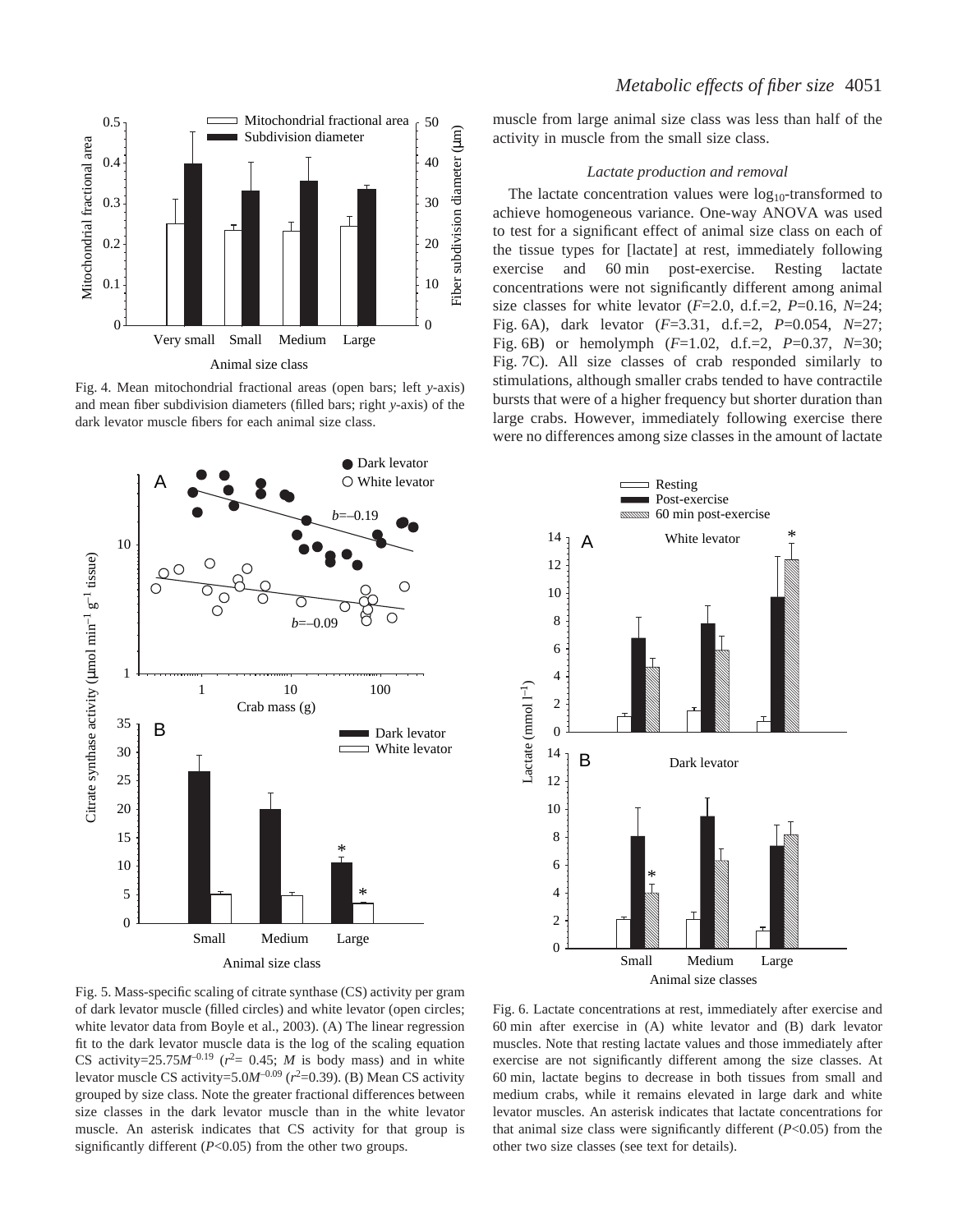produced during exercise in white (*F*=1.02, d.f.=2, *P*=0.38, *N*=24) or dark levator muscle (*F*=0.602, d.f.=2, *P*=0.56, *N*=17) (Fig. 6), suggesting that muscle from all size classes of animals was doing the same amount of mass-specific anaerobic work during exercise. During recovery from exercise, however, there were large differences in [lactate] among animal size classes. This pattern was particularly apparent at 60 min post-exercise, where [lactate] reached the highest levels observed in large



Fig. 7. Time course of lactate concentration changes in (A) white and (B) dark levator muscles and (C) hemolymph following fatiguing exercise. Resting values are plotted first. The 0 min time point is immediately following exercise. Note the increase in lactate following exercise in white fibers from large crabs and the prolonged period of time for lactate removal from all tissues in large crabs. The differences among the size classes are less dramatic in the dark levator muscle than in the white levator muscle.

white fibers, which led to a significant effect of animal size class  $(F=14.3, d.f.=2, P<0.001, N=25; Fig. 6A)$ . There was also a significant effect of animal size class in the dark levator at 60 min post-exercise  $(F=6.9, d.f.=2, P=0.01, N=15; Fig. 6B)$ , although the differences were not as great as were seen in the white levator.

A complete time course of post-exercise lactate production and removal is presented in Fig. 7. Two-way ANOVA was run separately for each tissue, and all three tissues had significant interactions between size and recovery time (white levator – *F*=4.09, d.f.=10, *P*<0.001, *N*=196; dark levator – *F*=2.07, d.f.=10, *P*<0.0356, *N*=164; hemolymph – *F*=3.67, d.f.=10, *P*<0.0003, *N*=201). Lactate levels began to decline immediately following exercise in both muscle tissues from small and medium crabs, while lactate remained elevated in both muscle tissues from large crabs, and the subsequent time course of lactate removal in all tissues from large crabs required >480 min. Unexpectedly, dark levator muscle from large crabs appeared to require more time for lactate clearance than did small and medium crabs  $(Fig. 7B)$ , although the differences between the size classes in lactate removal from dark levator muscle appeared to be considerably less than the differences between size classes in the white levator (Fig. 7A). The hemolymph time course mirrored that of the two muscle tissues, but peak lactate concentrations tended to lag slightly behind those for the muscles.

To analyze differences in the size dependence of lactate recovery in dark and white muscles, the area under the lactate recovery curve (Fig. 7A,B; 10 min post-contraction and beyond) was approximated with the trapezoidal rule of integration for each tissue and size class. In this analysis, the resting lactate concentrations (Fig. 6A,B) were subtracted from the post-exercise lactate concentration values in order to examine only the amount of lactate that was elevated above resting levels. There were no significant differences between the dark and white muscle in the small and medium animal size classes (Fig. 8). However, for muscle in the large animal size class, the [lactate] $\times$ time integral was significantly higher in the white muscles than in the dark muscle (Fig. 8;  $P=0.0024$ , *N*=268).

### **Discussion**

The first objective of this study was to characterize the post-metamorphic development of the dark levator muscle aerobic fiber subdivisions. Several authors have described the presence of fiber subdivisions within adult crustacean muscle fibers (Rosenbluth, 1969; Jahromi and Atwood, 1971). Histochemical staining of the dark levator fibers in adult *C. sapidus* by Tse et al. (1983) showed that aerobic fibers are highly subdivided into smaller functional units with diameters much less than  $100 \mu m$ , while the overall fiber diameter is similar to that in white levator muscle (several hundred microns). In the present study, low-magnification micrographs showed that in all size classes the diameters of the aerobic fibers were consistent with those of white levator fibers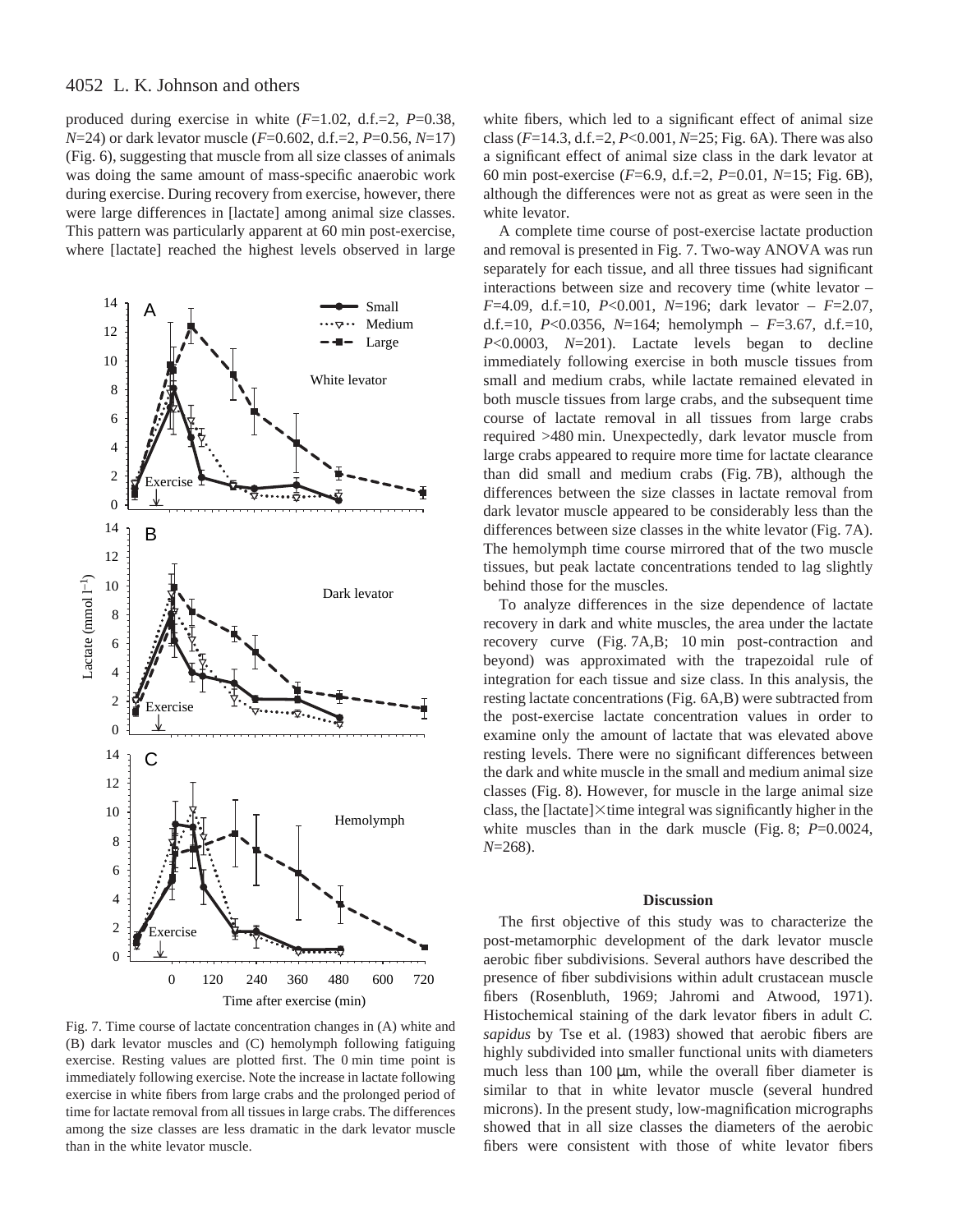

Fig. 8. The area under the post-contractile lactate concentration recovery curve for dark and white levator muscle. The asterisk indicates that there was a significant difference (*P*<0.05) between dark and white muscle in the large size class.

described by Boyle et al. (2003). Subdivision formation in these dark fibers was expected to occur in one of two ways: (1) the number of subdivisions is relatively constant but their diameter increases throughout development or (2) the number of subdivisions increases but their diameter is relatively constant during development. Evidence from this study supports the latter process. The dark fibers from the smallest animals examined  $( $0.1\text{ g}$ )$  had little or no subdivision formation, but they became increasingly subdivided throughout post-metamorphic development (Fig. 3).

Striated skeletal muscle is a post-mitotic and highly differentiated tissue that has little capability of increasing by simple division of its component fibers. In fishes, hyperplasia occurs until a certain point in development, after which muscle mass is increased by hypertrophy of existing fibers (reviewed in Weatherly and Gill, 1987), although there are exceptions to this generalization. For example, fiber division occurs in adult specimens of the fishes *Notothenia coriiceps* and *Patagonotothen longipes*, leading to a slight increase (1–3%) in fiber number and muscle mass (Johnston et al., 2003). Fiber splitting was also noted in the mullet, *Mugil cephalus* (Carpené and Veggetti, 1981), and in the European eel, *Anguilla anguilla* (Willemse and Lieuwma-Noordanaus, 1984). However, in these cases, fiber splitting led to the generation of new fibers, rather than a subdivision of existing fibers. By contrast, the principal means of increasing muscle mass during growth in post-embryonic squid is hyperplasia (e.g. Pecl and Moltschaniwskyj, 1997; Preuss et al., 1997). Blue crab dark levator muscle is perhaps unique in that it appears to grow hypertrophically, and, because of the large developmental increase in body mass, the fibers that power swimming become exceptionally large. However, the aerobic swimming function is maintained by fiber subdivision and intra-fiber perfusion with hemolymph (Fig. 2). The result of this fiber subdivision is the developmental maintenance of a constant size of each

# *Metabolic effects of fiber size* 4053

*metabolic* functional unit while there is a simultaneous increase in the size of each *contractile* functional unit.

The capacity for aerobic swimming in portunid crabs presumably entailed the evolution of aerobic, subdivided fibers from giant white fiber precursors, similar to those described by Boyle et al. (2003). This means that other systems that support aerobic contraction must have co-evolved to function within the framework of the subdivided aerobic fibers. For instance, the circulatory system had to evolve intra-fiber perfusion, which is apparent in Fig. 2, and the evolution of this trait may have constituted a novel adaptation specifically designed to promote aerobic swimming. Metabolic subdivision also may have posed new challenges to coordinating contraction over an entire fiber. In this case, however, crustaceans may have been particularly well suited to deal with this potential evolutionary hurdle, since crustacean muscles are often multi-terminally innervated and do not propagate action potentials in the manner of vertebrates. Thus, if it were necessary to innervate each subdivision to promote uniform contraction (an open question), crustacean muscle may have been predisposed to evolve this trait. We can therefore speculate that fiber subdivision is not widespread in the animal kingdom because it is only necessary when aerobic fibers evolve from giant fibers, and perhaps because other organisms are less able to accommodate the evolution of the suite of systems required to support aerobic contraction in subdivided fibers.

The present results also imply that there is a maximal size at which the dark locomotor muscle fibers of blue crabs are able to contract aerobically without becoming subdivided. Above this size, low SA:V and long intracellular diffusive distances may begin to constrain the rate of oxygen and ATP fluxes such that they are insufficient to keep pace with the high demands of contraction. The lack of subdivisions in fibers from the smallest animals indicates that these fibers are small enough to allow aerobic contraction. This may indicate that there is no selective pressure to further reduce the size of each metabolic functional unit in the smallest fibers. However, spatial considerations may also limit the minimum size of subdivisions, since exceedingly small fiber/subdivision size may not permit a sufficient volume of the muscle to be devoted to myofilaments, leading to force production that is inadequate for locomotion. Rome and Lindstedt (1998) have characterized the linkage between muscle design and function in the context of the percentage of space allocated to myofibrils, the sarcoplasmic reticulum and mitochondria. The developmental pattern in the dark levator muscle of blue crabs indicates that, at least in some cases, fiber size and its influence on SA:V and diffusive fluxes may also need to be considered to characterize fiber design and function.

The CS activities and mitochondrial densities in aerobic muscle fibers were roughly fivefold higher than that in white levator fibers (Boyle et al., 2003) and are consistent with observations that adult *C. sapidus* have locomotor muscles that are highly vascularized (McGaw and Reiber, 2002) to support their exceptional long-distance swimming capabilities (Judy and Dudley, 1970). Although the negative allometric scaling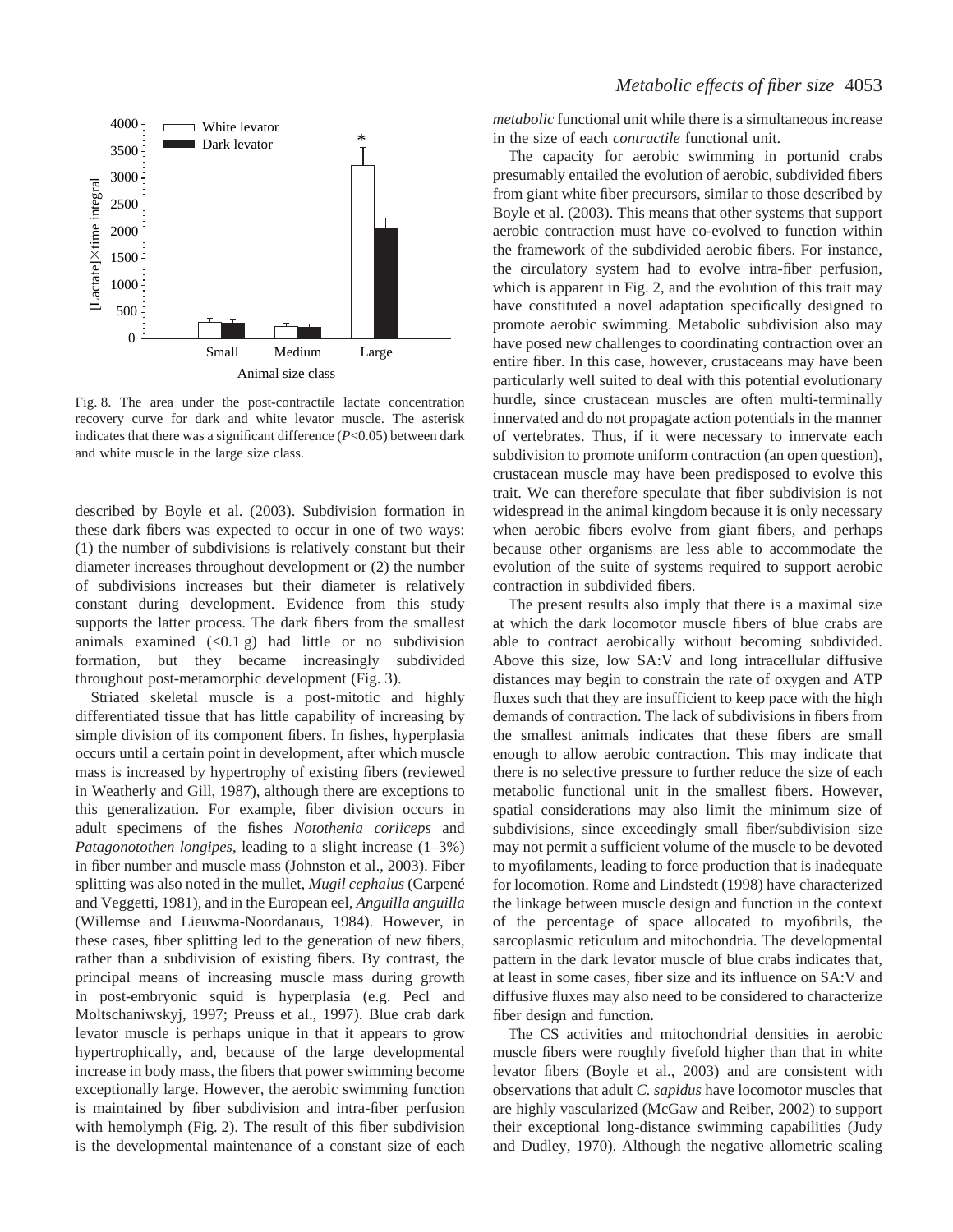of CS activity (Fig. 5) was similar to the findings in white levator muscle (Boyle et al., 2003), these data contrast with those for mitochondrial fractional area in the dark aerobic fiber subdivisions, which did not scale negatively with body mass (Fig. 4). This result was unexpected and it may indicate that the mitochondria from the smaller animals are more densely packed with aerobic enzymes. Alternatively, the discrepancy between the mitochondrial fractional area and CS activity data could be due to differences in the method of data collection. CS activity was referenced to the wet mass of the muscle, whereas the TEM analyses were based on cross-sectional areas within a fiber subdivision excluding extracellular and extrasubdivision spaces. There may be systematic differences in the scaling of wet mass and subdivision cross-sectional area that lead to the lack of agreement between these data sets.

The second objective of this study was to examine some of the metabolic implications of hypertrophic growth in crustacean muscle fibers with the assumption that increasing fiber size in white muscle and the accompanying mitochondrial shift towards the periphery of the fiber (Boyle et al., 2003) lead to excessive intracellular diffusion distances and low SA:V that constrain aerobic metabolic processes (Fig. 1). A requirement for comparing the effects of fiber size on recovery is that crabs from all size classes perform the same amount of chemical work during exercise. During burst contraction, intracellular AP stores are initially consumed, after which anaerobic glycogenolysis is recruited to power sustained bouts of locomotion (England and Baldwin, 1983; Booth and McMahon, 1985; Head and Baldwin, 1986; Milligan et al., 1989; Morris and Adamczewska, 2002). The resting concentration of AP (and glycogen) and the activity of AK do not change with increasing body size in crustacean white muscle (Baldwin et al., 1999), so the contribution of AP to ATP production during exercise is constant as well. It follows that lactate production alone is an effective indicator of differences among size classes in the amount of anaerobic work during exercise. The lack of significant differences among size classes in muscle lactate production during contraction (Fig. 6) indicates that muscle tissues from animals of all size classes incurred equal levels of mass-specific oxygen debt.

Boyle et al. (2003) described some of the metabolic impacts of increased fiber size in white levator muscle of blue crabs. They found that, following burst exercise, glycogen recovery was much slower in larger animals, which they attributed to the extreme diffusion distances in the large fibers. In addition, differences in diffusive flux rates in fibers of different sizes may be amplified by the time-dependent decrease in metabolite diffusion coefficients in muscle tissue, which results from intracellular barriers that obstruct net molecular motion across muscle fibers (Kinsey et al., 1999; Kinsey and Moerland, 2002). Boyle et al. (2003) also found greater glycogen depletion in white muscle fibers of larger animals, which they suggested occurred because large fibers were relying more on anaerobic glycogenolysis to speed up certain phases of recovery to more rapidly restore contractile function. This conclusion was based on the relatively low ATP yield per

glucosyl unit during anaerobic glycogenolysis, which results in greater glycogen depletion during recovery. The present study confirms the hypothesis posed by Boyle et al. (2003) by providing direct evidence that post-contractile anaerobic metabolism is size-dependent in white muscle fibers from blue crabs. Since a very large fraction of the post-contractile lactate production in white fibers diffuses into the blood, the differences among size classes in the anaerobic contribution to recovery are certain to be much more dramatic than is apparent from the muscle lactate data alone (Figs  $7, 8$ ).

These arguments raise the question of which post-contractile recovery processes are likely to be accelerated by invoking anaerobic metabolism, and how this would benefit the animal. The most likely candidates are the recovery of AP and the restoration of ionic gradients across the membrane. Although not measured in the present study, there is evidence that AP recovery is relatively rapid (Ellington, 1983; Head and Baldwin, 1986; Thébault et al., 1987; Morris and Adamczewska, 2002) and is associated with post-contractile glycogen depletion and lactate accumulation in adult crustacean white muscle (England and Baldwin, 1983; Head and Baldwin, 1986; Kamp, 1989; Henry et al., 1994; Morris and Adamczewska, 2002; Boyle et al., 2003). Since AP is the fuel initially used during burst activity (England and Baldwin, 1983; Head and Baldwin, 1986; Kamp, 1989; Baldwin et al., 1999), the rapid replenishment of AP across the entire cell would facilitate additional bouts of high-force anaerobic contractions. In contrast to crustaceans, vertebrates rely exclusively on aerobic metabolism to power resynthesis of the phosphagen creatine phosphate, and lactate does not accumulate following contraction (Kushmerick, 1983; Meyer, 1988; Curtin et al., 1997). The vertebrate pattern of recovery therefore appears to closely resemble that in muscle fibers from the small and medium animal size classes in this study (Fig. 7A), which entails a rapid, aerobic restoration of both phosphagen and lactate levels.

The relatively short intracellular diffusive distances in dark levator muscle fibers (Tse et al., 1983; Fig. 3) led to the expectation that recovery following exercise would not lead to size-dependent lactate production in this tissue, which is contrary to our results (Figs  $7, 8$ ). However, these differences were less dramatic than in white fibers, and post-contractile lactate accumulation in the large animals was significantly lower in dark fibers than in white, which is consistent with our hypotheses (Figs 7, 8). It is possible that dark fibers also produce lactate following contraction in an effort to speed up recovery, although it would be difficult to make the argument that this is due to intracellular diffusion or SA:V constraints. In this view, the size dependence would simply reflect the mass-specific decrease in aerobic capacity that typically accompanies increases in body mass (Fig. 5), and anaerobic metabolism would be used to preserve a rapid post-contractile recovery rate as animals grow larger. This interpretation implies that, at the very least, cell size constraints are embodied in the differences in the size dependence of lactate production between dark and white muscles seen in Figs 7, 8.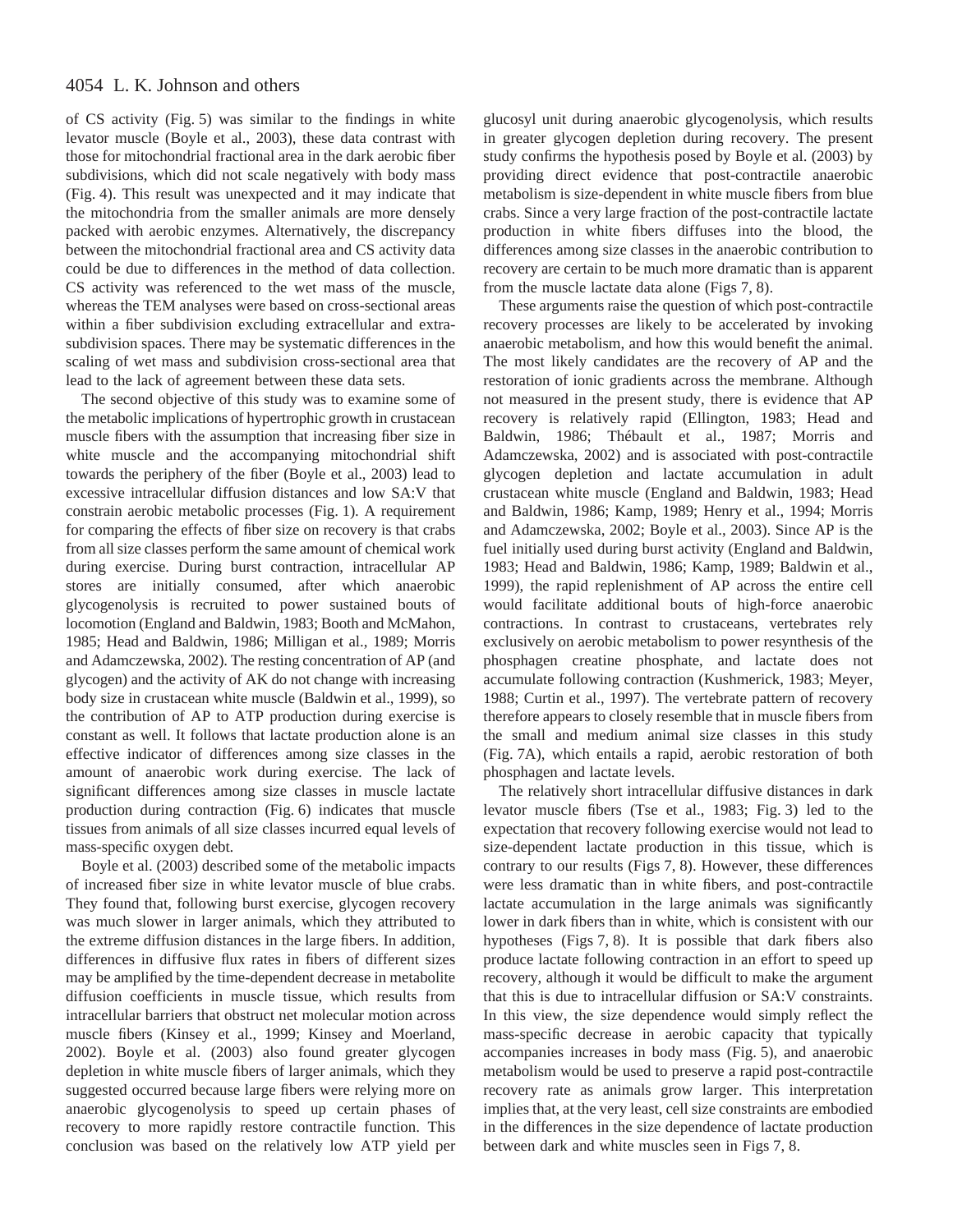It is likely, however, that the differences between dark and white fibers are actually much greater than is apparent in Fig. 7. There are two reasons to expect artificially large differences among size classes in dark fibers. First, following exercise, the circulating hemolymph is highly concentrated with lactate for an extended period of time. The bulk of the lactate that is released to the hemolymph during, and particularly after, contraction is expected to arise from the white fibers (Boyle et al., 2003; Fig. 7). The lactate-laden hemolymph also perfuses the dark levator muscle, however, and there is likely to be net diffusive flux of lactate from the hemolymph into the dark fibers. Second, the fiber composition of the dark levator muscle is heterogeneous, and the small, aerobic fibers located in the core are surrounded by giant white fibers (Tse et al., 1983). If the white fibers are producing most of the lactate after contraction, the close proximity of the dark fibers to the surrounding white fibers is likely to also allow for net lactate diffusion into the dark fibers. Therefore, the present wholeanimal experiments may not be adequate to fully resolve differences in the fiber size dependence of lactate dynamics between white and dark muscle. An analysis of isolated fibers would be a useful approach to address this issue.

Another argument for the presence of diffusive limitations in these large white fibers can be made by examining the scaling of the activity of the aerobic enzyme citrate synthase (Fig. 5). The body mass scaling exponent of CS activity for dark muscle was more negative  $(b=-0.19)$  than for the white muscle (*b*=–0.09), meaning there were greater differences among animal size classes in dark muscle than in white (Boyle et al., 2003). This leads to the expectation that there would be greater differences in post-exercise lactate dynamics among size classes in the dark muscle than in the white muscle, which is contrary to both our predictions and observations.

In summary, although aerobic fibers of the levator muscle in *C. sapidus* grow hypertrophically, reaching very large sizes similar to fibers in the white levator muscle, the fibers become increasingly subdivided throughout development and maintain a mean subdivision diameter of  $\sim$ 35  $\mu$ m. This developmental pattern leads to a constant size for each metabolic functional unit, while each contractile functional unit increases in size as the animal grows. The time course of lactate removal from tissues following exercise was consistent with the prediction that post-contractile metabolic recovery is size dependent in white locomotor muscle fibers of *C. sapidus*. Large white fibers appear to rely on anaerobic metabolism to accelerate certain phases of the metabolic recovery process to offset diffusive and/or SA:V limitations that may make aerobic metabolism unacceptably slow. Although the aerobic locomotor fibers, which should not be diffusion limited, also demonstrated a moderate size dependence of anaerobic recovery, this result may be due to an inability to fully resolve differences between muscle tissue types in a whole-animal experiment.

We thank Dr Robert Roer and Dr Ann Pabst for their many valuable insights on the manuscript. This research was supported by a National Science Foundation grant to S.T.K. (IBN-0316909) and by a Sigma Xi Grant-in-Aid of Research to L.K.J.

#### **References**

- Baldwin, J., Gupta, A. and Iglesias, X. (1999). Scaling of anaerobic energy metabolism during tail flipping behaviour in the freshwater crayfish, *Cherax destructor*. *Mar. Freshwater Res.* **50**, 183-187.
- **Bittner, G. D. and Traut, D. L.** (1978). Growth of crustacean muscles and muscle fibers*. J. Comp. Physiol.* **124**, 277-285.
- **Booth, C. E. and McMahon, B. R.** (1985). Lactate dynamics during locomotor activity in the blue crab, *Callinectes sapidus*. *J. Exp. Biol.* **118**, 461-465.
- **Booth, C. E and McMahon, B. R.** (1992). Aerobic capacity of the blue crab, *Callinectes sapidus*. *Physiol. Zool.* **65**, 1074-1091.
- **Boyle, K. L., Dillaman, R. M. and Kinsey, S. T***.* (2003). Mitochondrial distribution and glycogen dynamics suggest diffusion constraints in muscle fibers of the blue crab, *Callinectes sapidus*. *J. Exp. Zool.* **297A**, 1-16.
- **Carpenè, E. and Veggetti, A.** (1981). Increase in muscle fibres in the lateralis muscle (white portion) of Mugilidae (Pisces, Teleostei). *Experientia* **37**, 191-193.
- **Cochran, D. M.** (1935). The skeletal musculature of the blue crab, *Callinectes sapidus Rathbun*. *Smithsonian Misc. Collect.* **92**, 1-76.
- **Curtin, N. A., Kushmerick, M. J., Wiseman, R. W. and Woledge, R. C.** (1997). Recovery after contraction of white muscle fibres from the dogfish, *Scyliorhinus canicula*. *J. Exp. Biol.* **200**, 1061-1071.
- **Egginton, S. and Sidell, B. D.** (1984). Thermal acclimation induces adaptive changes in subcellular structure of fish skeletal muscle. *Am. J. Physiol.* **25**, R1-R9.
- **Ellington, W. R.** (1983). The recovery from anaerobic metabolism in invertebrates. *J. Exp. Zool.* **228**, 431-444.
- **Ellington, W. R.** (2001). Evolution and physiological roles of phosphagen systems. *Annu. Rev. Physiol.* **63**, 289-325.
- **Ellington, W. R. and Kinsey, S. T.** (1998). Functional and evolutionary implications of the distribution of phosphagens in primitive-type spermatazoa. *Biol. Bull.* **195**, 264-272.
- **England, W. R. and Baldwin, J.** (1983). Anaerobic energy metabolism in the tail musculature of the Australian yabby, *Cherax destructor*: role of phosphagens and anaerobic glycolysis during escape behavior. *Physiol. Zool.* **56**, 614-622.
- Head, G. and Baldwin, J. (1986). Energy metabolism and the fate of lactate during recovery from exercise in the Australian freshwater crayfish, *Cherax destructor*. *Aust. J. Mar. Freshwater Res.* **37**, 641-646.
- **Henry, R. P., Booth, C. E., Lallier, F. H. and Walsh, P. J.** (1994). Postexercise lactate production and metabolism in three species of aquatic and terrestrial decapod crustaceans. *J. Exp. Biol.* **186**, 215-234.
- Holt, S. M. and Kinsey, S. T. (2002). Osmotic effects on arginine kinase flux in muscle from the blue crab, *Callinectes sapidus*. *J. Exp. Biol.* **205**, 1775- 1785.
- **Howard, C. V. and Reed, M. G.** (1998). *Unbiased Stereology, 3-Dimensional Measurements in Microscopy*. Oxford: BIOS Scientific Publishers.
- Jahromi, S. S. and Atwood, H. L. (1971). Structural and contractile properties of lobster leg-muscle fibers. *J. Exp. Zool.* **176**, 475-486.
- **Johnston, I. A., Fernández, D. A., Calvo, J., Vieira, V. L. A., North, A. W., Abercromby, M. and Garland, T., Jr** (2003). Reduction in muscle fibre number during the adaptive radiation of notothenioid fishes: a phylogenetic perspective. *J. Exp. Biol.* **206**, 2595-2609.
- **Judy, M. H. and Dudley, D. L.** (1970). Movements of tagged blue crabs in North Carolina waters. *Comm. Fish. Rev.* **32**, 29-35.
- **Kamp, G.** (1989). Glycogenolysis during recovery from muscular work*. Biol. Chem. Hoppe-Swyler.* **370**, 565-573.
- **Kim, S. K., Yu, S. H., Jeong-Hwa, S., Hübner, H. and Buchholz, R.** (1998). Calculations on  $O_2$  transfer in capsules with animal cells for the determination of maximum capsule size without  $O_2$  limitation. *Biotech. Lett.* **20**, 549-552.
- Kinsey, S. T. and Ellington, W. R. (1996). <sup>1</sup>H- and <sup>31</sup>P-Nuclear magnetic resonance studies of L-lactate transport in isolated muscle fibers from the spiny lobster, *Panulirus argus*. *J. Exp. Biol.* **199**, 2225-2234.
- **Kinsey, S. T., Penke, B., Locke, B. R. and Moerland, T. S.** (1999). Diffusional anisotropy is induced by subcellular barriers in skeletal muscle. *NMR Biomed.* **11**, 1-7.
- **Kinsey, S. T. and Moerland, T. S.** (2002). Metabolite diffusion in giant muscle fibers of the spiny lobster, *Panulirus argus*. *J. Exp. Biol.* **205**, 3377- 3386.